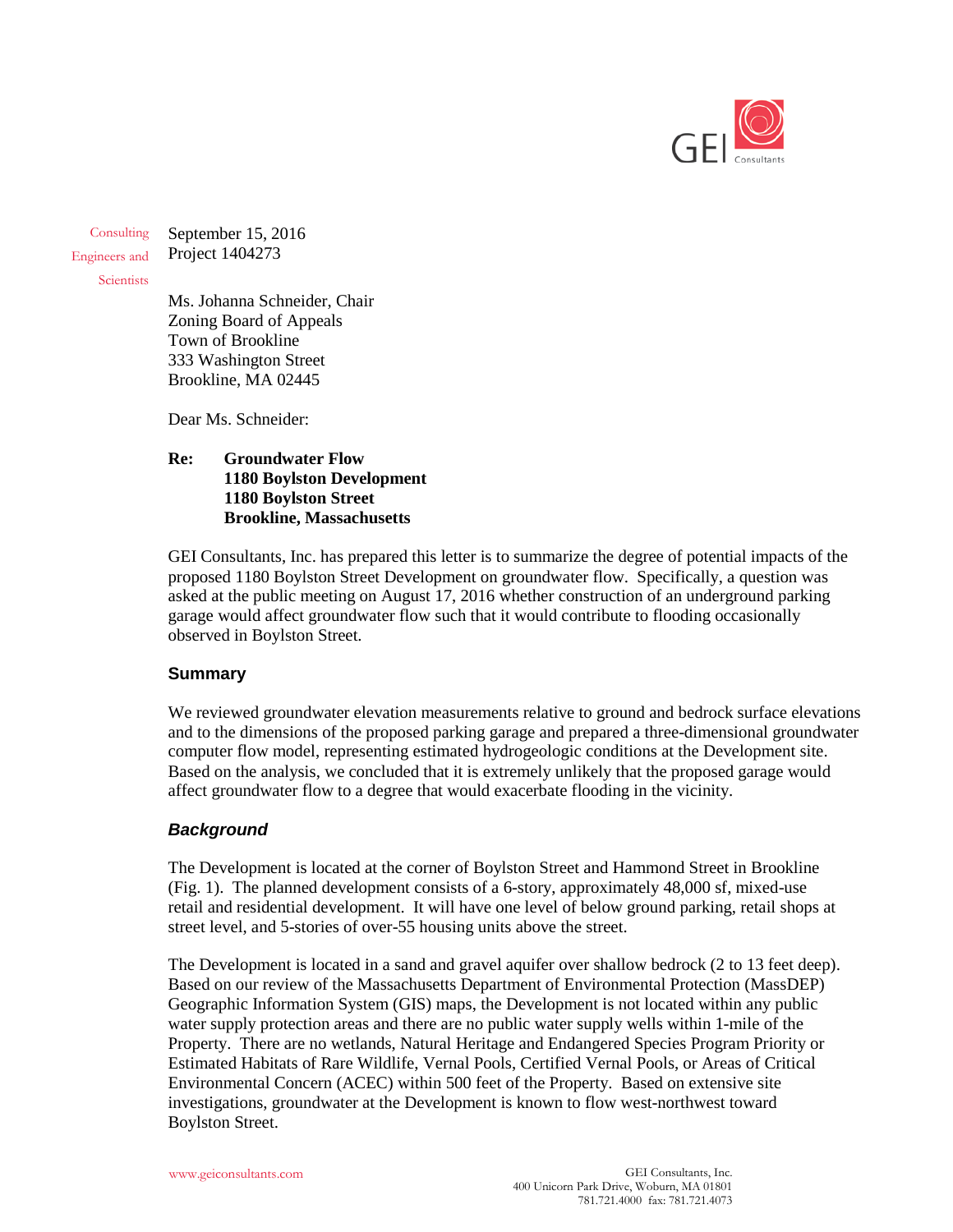## *Groundwater Flow Analysis*

GEI prepared a simplified three-dimensional groundwater computer flow model, representing estimated hydrogeologic conditions at the Development site. The simplified model represents the site and surrounding area to a depth of 100 feet.

Model predictions indicate:

- The groundwater table on the upgradient (east) side of the development is predicted to rise by up to 0.4 feet above existing levels. Predicted mounding results from natural horizontal groundwater flow backing up of against the building foundation. Groundwater at the site has been measured at depths ranging from approximately 6 to 18 feet below ground surface. The predicted mounding is not significant compared to the available thickness of unsaturated soil between the water table and ground surface and therefore we do not expect an increase in flooding potential. Contours showing predicted changes in groundwater elevations are shown on Figure 1.
- Groundwater in fractured bedrock is predicted to flow both around and beneath the underground parking structure.

For the model it was assumed:

- Groundwater flows naturally from east to west (toward Hammond Brook) at a gradient of 0.0155 ft/ft. This assumes the groundwater gradient generally mimics the surrounding topography, matching the slope of Boylston Street between Dunster and Holly Streets (19 ft. elevation difference over 1,225 feet length = 0.015 ft/ft). Greater mounding would be predicted with a higher natural gradient; however, there is no indication that a higher gradient is present, such as higher infiltration to the east, or pumping withdrawals to the west.
- No net change in infiltration outside the proposed building footprint is assumed. The 1180 Boylston Street parcel is presently largely paved and the proposed footprint will similarly cover most of the parcel. Therefore, vertical surface infiltration was not included in the computation, because runoff contributions to the water table are assumed to be the same before and after development. Actual infiltration would likely decrease on-site after development, potentially resulting in a lowering of the water table and offsetting any mounding that does occur.
- Hydraulic conductivity of the bedrock was assumed to be 0.01 ft/day. Hydraulic conductivity is a measure of the ease at which water flows through the material. The value used for bedrock (0.1 ft/day) is very low, similar to values used for silt and clay with fine sand. At lower hydraulic conductivities, the tendency for greater mounding (due to greater flow resistance) would be offset by a lower natural flow rate in bedrock.
- Bedrock surface was held at constant elevation throughout the model (elev. 174). Natural dips and undulations in bedrock surface would not affect model predictions significantly, because the proposed underground structure will penetrate a bedrock thickness on a larger scale.
- Soil above the bedrock was assigned a hydraulic conductivity of 5 ft/day, a typical value for fine to medium sand with silt.

The model described above was built and run using Visual MODFLOW.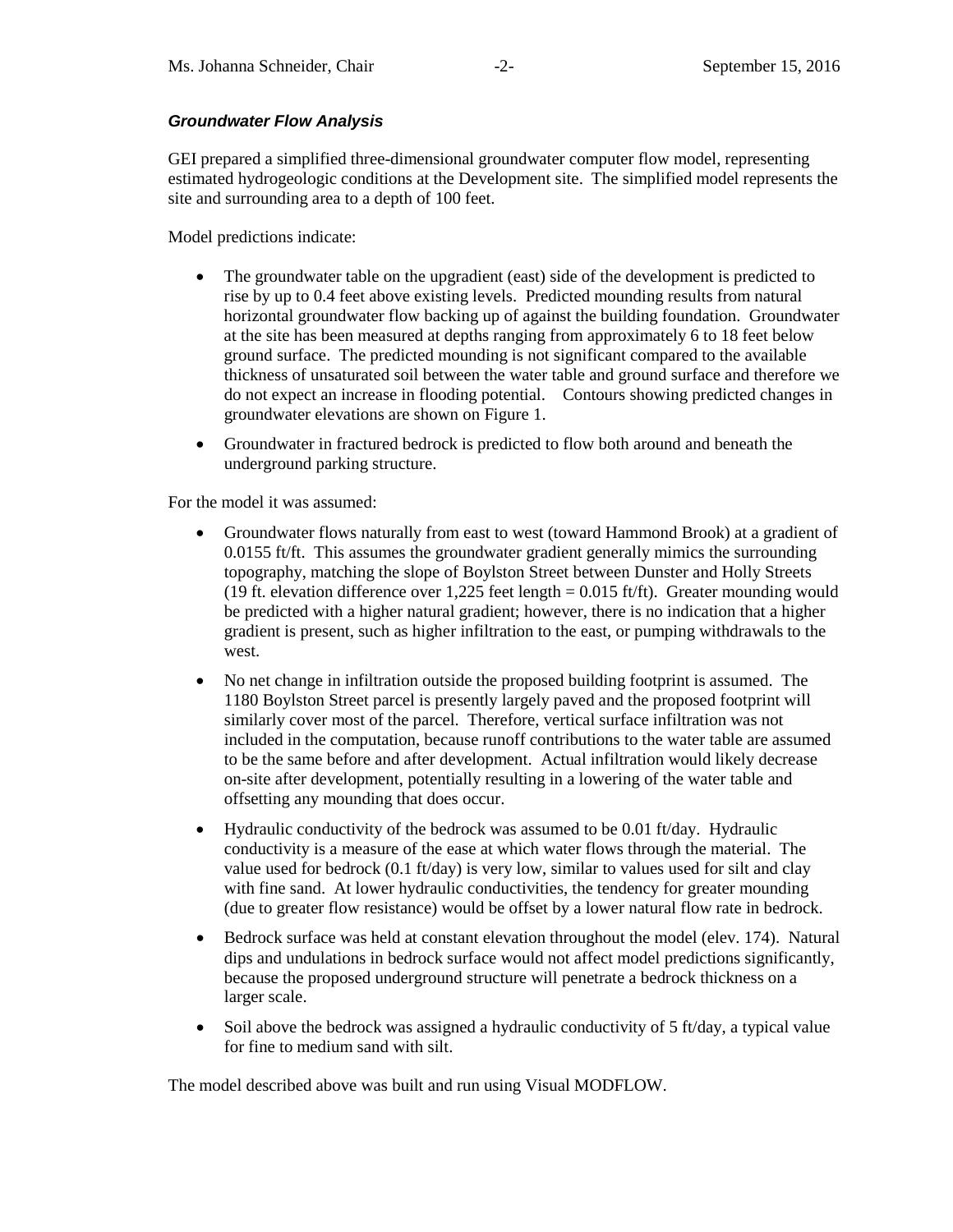This is considered a generic model, although assigned elevations and the base map provide a frame of reference. A more comprehensive site-specific model would be calibrated to measured site-specific groundwater elevations, and result in refinements in the above input parameters. Predicted mounding values might change, but we do not expect that the predicted groundwater table would be significantly closer to ground surface so as to increase flooding potential.

#### *Limitations*

The findings provided by GEI in this report are based solely on the information reported in this document. Future investigations or information that was not available to GEI at the time of this report may result in modification of these findings. This report has been prepared in accordance with generally accepted engineering and geohydrological practices. No warranty, expressed or implied, is made.

If you have any questions or concerns regarding the environmental conditions at this proposed development site, please do not hesitate to call.

If you have any questions, please contact me at cjohnson@geiconsultants.com or (781) 721-4093.

Sincerely,

GEI CONSULTANTS, INC.

 $RMA.A$ 

Senior Environmental Engineer Project Manager

Andrew M. Adinolfi, P.E.  $\vee$  Catherine G. Johnson, P.G., LSP

CGJ/ISG:jam Enclosure c: Rachna Dhanda, Mason & Murphy, Inc. M:\PROJECT\2014\140427 1180 Boylston Phase II ESA\1404273\Correspondence\Groundwater letter 1180 Boylston.docx